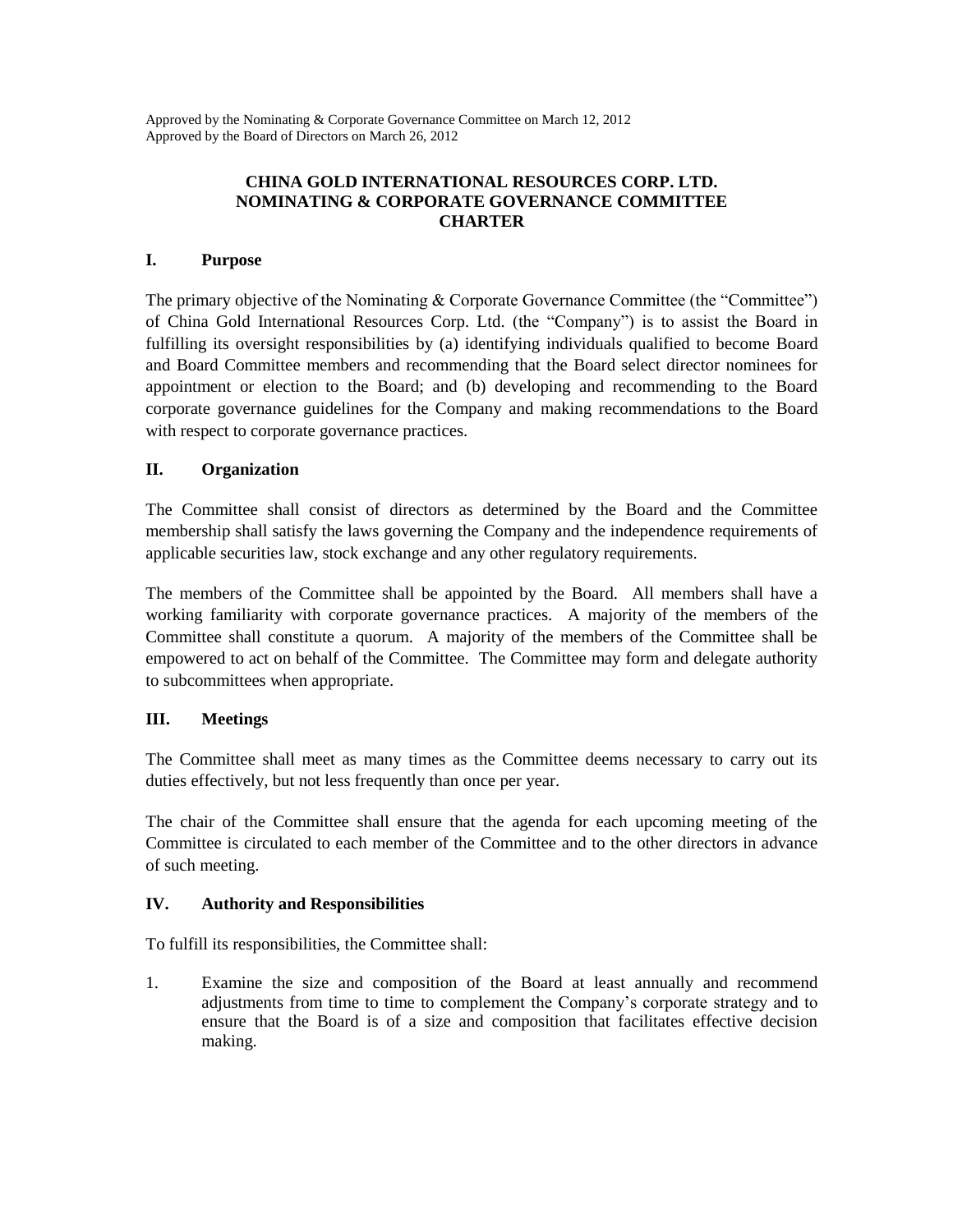- 2. Identify and assess the necessary and desirable competencies and characteristics for Board membership and regularly assess the extent to which those competencies and characteristics are represented on the Board.
- 3. Develop and implement processes to identify and assess necessary and desirable competencies and characteristics for Board members.
- 4. Identify individuals qualified to become members of the Board.
- 5. Make recommendations to the Board for the appointment or election of director nominees.
- 6. Make recommendations to the Board with respect to membership on committees of the Board (other than the Committee).
- 7. Make recommendations to the Board with respect to potential successors to the Chief Executive Officer.
- 8. Ensure that Board has appropriate structures and procedures so that the Board can function with the proper degree of independence from management.
- 9. Provide a forum without management present to receive expressions of concern, including a concern regarding the independence of the Board from management.
- 10. Regularly review the time required from non-executive directors (i.e. directors who are not generally expected to devote the majority of their time to the Company) to perform their functions and assess whether they are satisfying those time requirements.
- 11. Assess the independence of independent non-executive directors.
- 12. Establish induction programmes for new directors.
- 13. Review, monitor and make recommendations, from time to time, to the Board with respect to the continuing education and training of Board Members and executive officers.
- 14. Ensure succession plans are in place to maintain an appropriate balance of skills on the Board and periodically review those plans.
- 15. Recommend the removal of directors for cause.
- 16. Receive comments from all directors as to the Board's performance, oversee the execution of a process assessing the effectiveness of the Board as a whole, the Board committees, and the contribution of individual directors, and report annually to the Board on such assessments.
- 17. Prepare and recommend to the Board the corporate governance policies and procedures for the Company. Review practices and procedures of the Board in light of ongoing developments in securities law, stock exchanges and regulatory requirements, and industry best practices, relating to matters of corporate governance. Review and reassess the adequacy of the Company's corporate governance policies, practices and procedures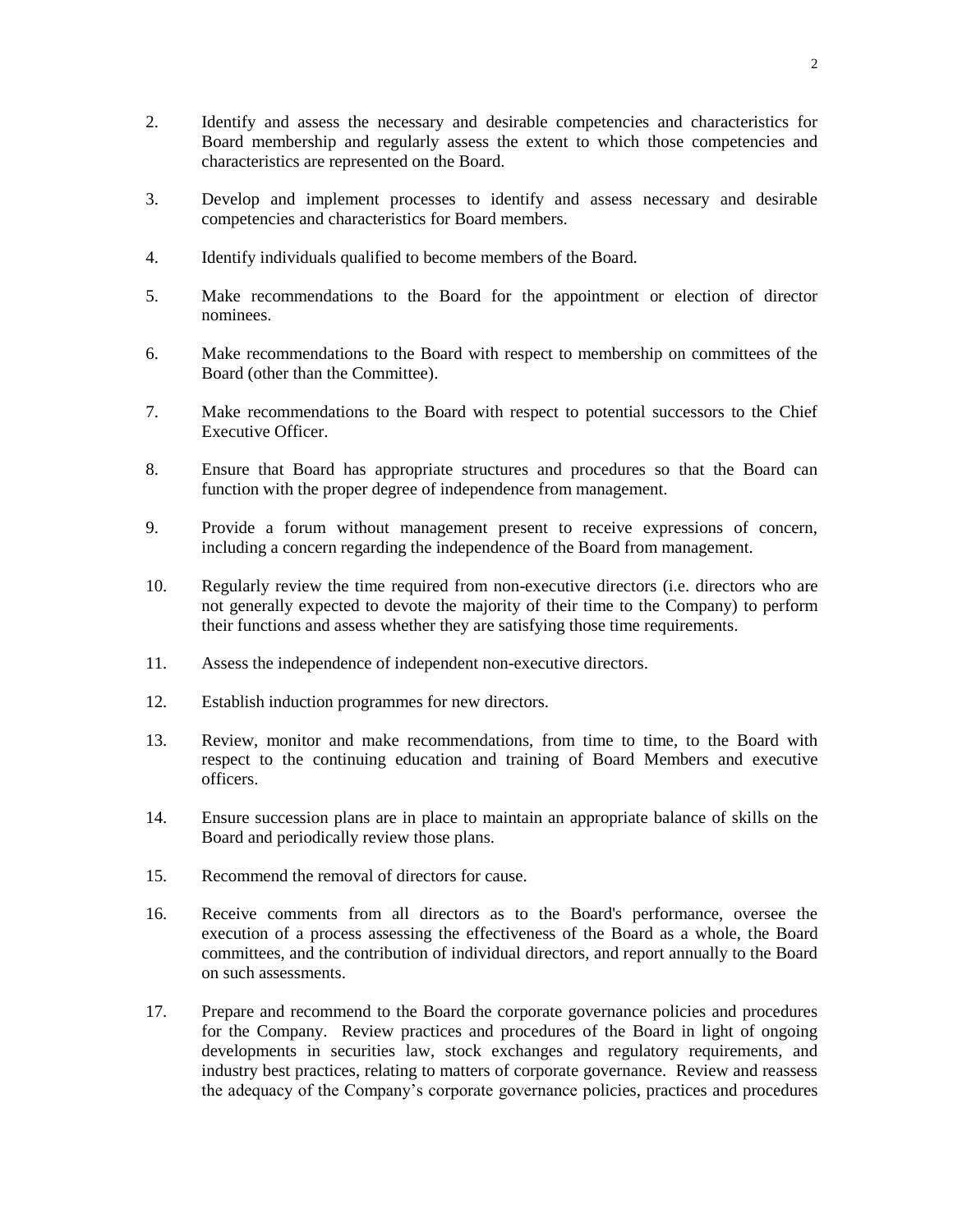annually and recommend to the Board any changes deemed appropriate by the Committee.

- 18. Review any proposed changes to the Company's constating documents as such documents relate to corporate governance matters.
- 19. Ensure systems are in place to verify compliance with regulatory, corporate governance and disclosure requirements.
- 20. Review the Company's compliance with the Corporate Governance Code (Appendix 14 of the Rules Governing the Listing of Securities on The Stock Exchange of Hong Kong Limited) and disclosure in the Company's Corporate Governance Report.
- 21. Review and reassess the adequacy of this Charter annually and recommend to the Board any changes deemed appropriate by the Committee.
- 22. Review and monitor the Company's Code of Business Conduct and Ethics and fulfill the Committee's role in assisting the Board in dealing with conflict of interest issues as contemplated by the Company's Code of Business Conduct and Ethics.
- 23. At the request of an individual director, consider and, if deemed advisable, authorize the retaining by any individual director of an outside advisor for such director at the expense of the Corporation.
- 24. Perform any other activities consistent with this Charter, the Company's constating documents and governing law as the Committee or the Board deems appropriate.
- 25. Review the performance of the Committee annually.
- 26. Report regularly to the Board.

## **V. Resources**

The Committee shall have ability to engage external advisors as it sees fit, including (i) the sole authority to determine the extent of funding necessary for payment of compensation to any search firm and the authority to determine the extent of funding necessary for payment of compensation to any other professionals retained to advise the Committee; and (ii) the sole authority to retain and terminate a search firm to be used to identify director candidates and the authority to retain other professionals to assist it with any background checks.

# **VI. Appointing new directors**

In fulfilling its responsibilities to identify individuals qualified to become members of the Board, the Committee will consider (i) the independence of each nominee; (ii) the experience and background of each nominee; (iii) having a balance of skills for the Board and its committees to meet their respective mandates; (iv) the past performance of directors being considered for reelection; (v) applicable regulatory requirements; and (vi) such other criteria as may be established by the Board or the Committee from time to time.